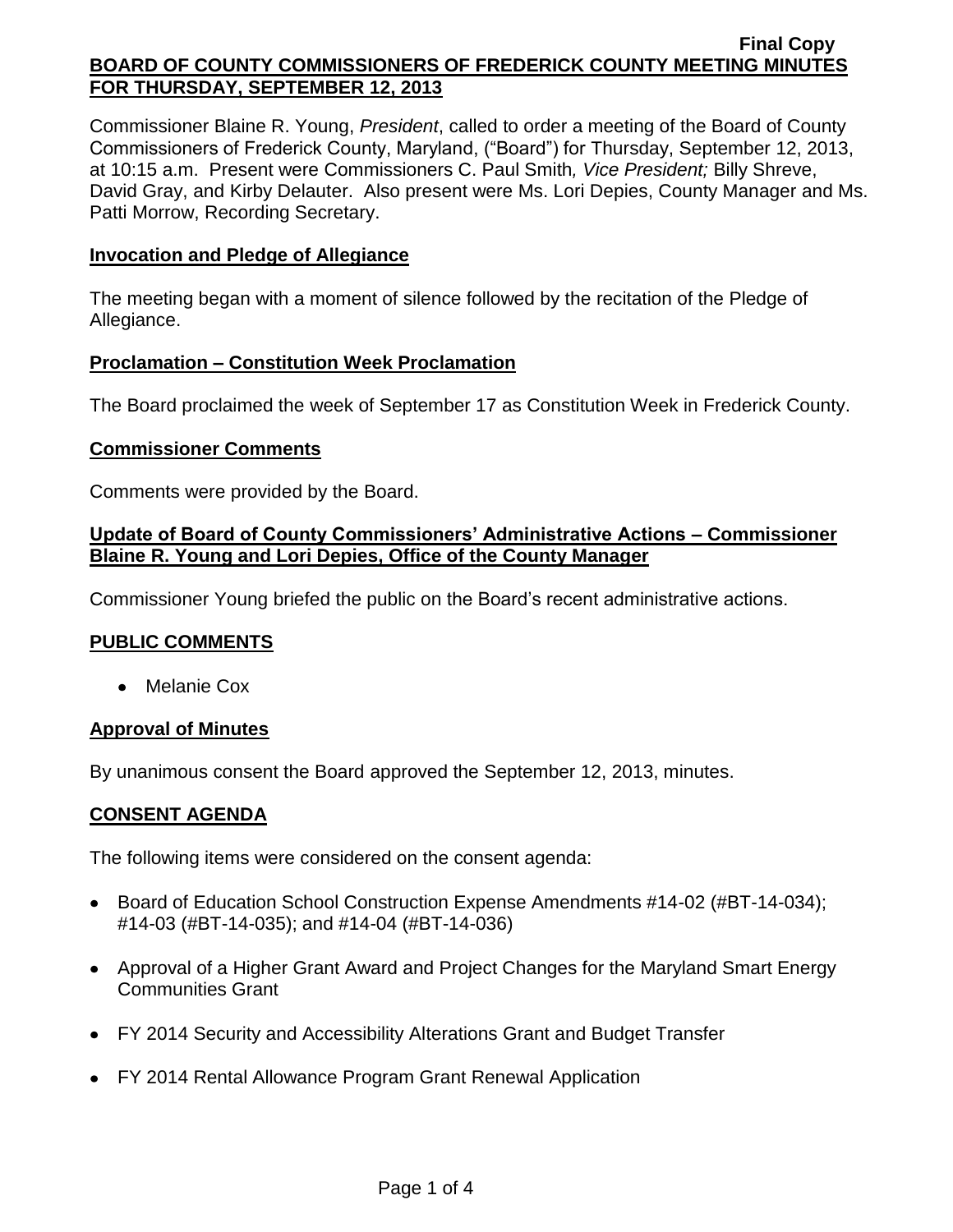*Motion to approve the consent agenda as presented – Passed 5-0.*

| <b>COMMISSIONERS</b> | <b>MOTION</b> | <b>SECOND</b> | <b>YES</b> | <b>NO</b> | <b>ABSTAIN</b> | <b>NOT PRESENT</b> |
|----------------------|---------------|---------------|------------|-----------|----------------|--------------------|
| Young                |               |               |            |           |                |                    |
| <b>Smith</b>         |               |               |            |           |                |                    |
| <b>Shreve</b>        |               |               |            |           |                |                    |
| Grav                 |               |               |            |           |                |                    |
| <b>Delauter</b>      |               |               |            |           |                |                    |

# **PUBLIC HEARING**

## **Proposed Ordinance to Amend Article VIII, Chapter 1-2 of the Frederick County Code Regarding County Gaming Regulations – Gary Hessong, Community Development Division**

A public hearing was held, as duly advertised, on a proposed ordinance to amend the county's gaming regulations.

Mr. Hessong presented the proposed ordinance which would remove the restriction on the number of raffles an organization could have during each calendar year.

There was no public comment.

*Motion to approve the proposed ordinance as presented with an effective date of October 1, 2013 – Passed 5-0.*

| <b>COMMISSIONERS</b> | <b>MOTION</b> | <b>SECOND</b> | <b>YES</b> | <b>NO</b> | <b>ABSTAIN</b> | <b>NOT PRESENT</b> |
|----------------------|---------------|---------------|------------|-----------|----------------|--------------------|
| Young                |               |               |            |           |                |                    |
| <b>Smith</b>         |               |               | ~          |           |                |                    |
| <b>Shreve</b>        |               |               |            |           |                |                    |
| Grav                 |               |               |            |           |                |                    |
| <b>Delauter</b>      |               |               |            |           |                |                    |

(A copy of the approved/adopted ordinance can be obtained in the County Manager's Office or from the county's website, [www.FrederickCountyMD.gov.](http://www.frederickcountymd.gov/))

# **AGENDA BRIEFING**

Commissioner Young noted the Board would hold a public hearing on Thursday, September 19 at 10:00 a.m. on the proposed changes to the Frederick County personnel rules.

## **WORKSESSION**

# **FY 2014 Critical Farms Program – Request for Appraisals – Anne Bradley, Community Development Division**

Ms. Bradley requested approval of two (2) real estate appraisals on seven (7) Critical Farms Program applications in order to determine an option value, and a budget transfer that would facilitate the appraisal contract. She also requested the option term be increased from five (5) to seven (7) years and noted the Agricultural Preservation Advisory Board approved the request.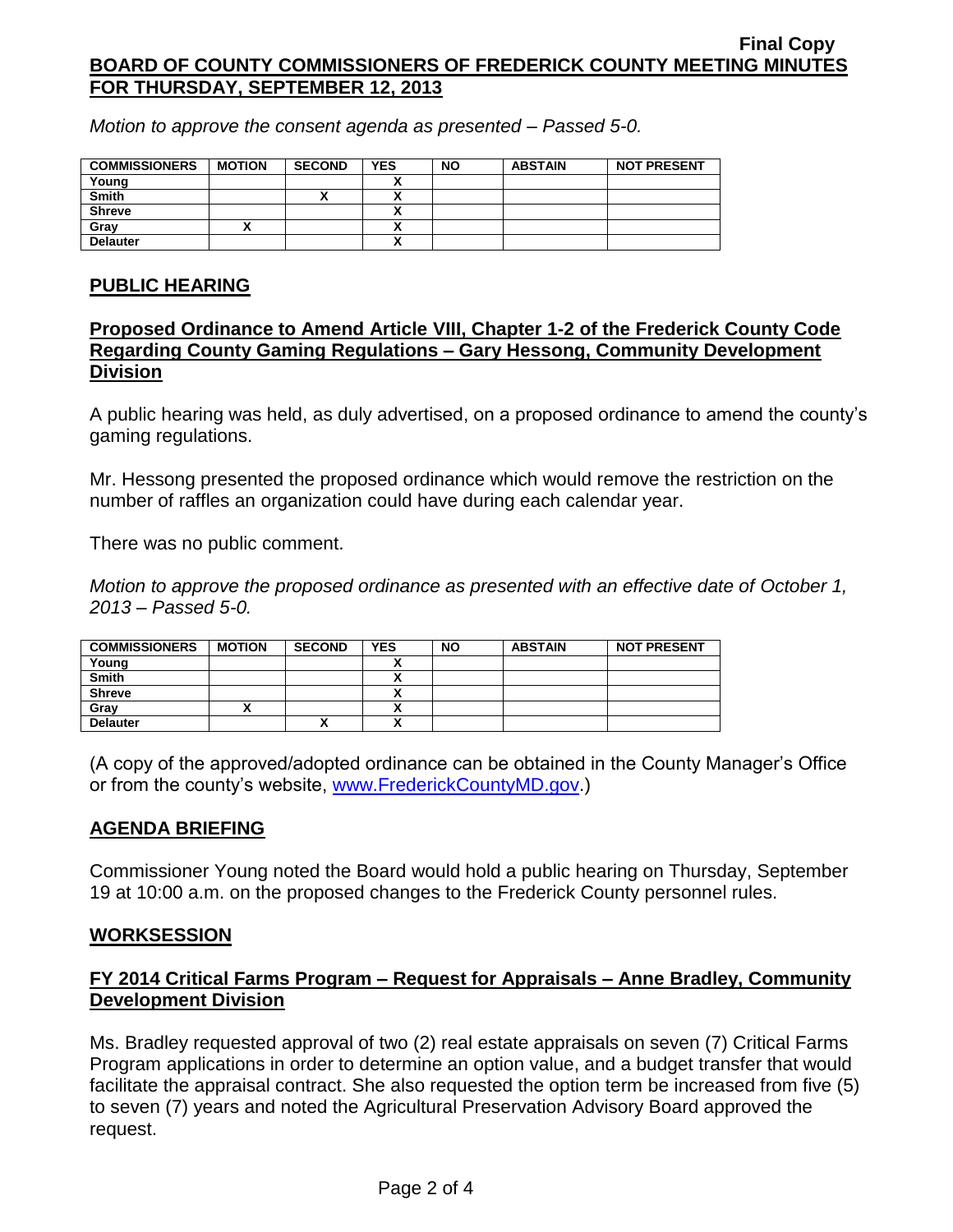There was no public comment.

*Motion to approve to contract for two (2) appraisals on all seven (7) applications; increase the option term from five (5) years to seven (7) years; and the approval of a budget transfer – Passed 4-1.*

| <b>COMMISSIONERS</b> | <b>MOTION</b> | <b>SECOND</b> | <b>YES</b>               | <b>NO</b> | <b>ABSTAIN</b> | <b>NOT PRESENT</b> |
|----------------------|---------------|---------------|--------------------------|-----------|----------------|--------------------|
| Young                |               |               |                          |           |                |                    |
| <b>Smith</b>         |               |               |                          |           |                |                    |
| <b>Shreve</b>        |               |               |                          |           |                |                    |
| Grav                 |               |               | $\overline{\phantom{a}}$ |           |                |                    |
| <b>Delauter</b>      |               |               |                          |           |                |                    |

## **ADMINISTRATIVE BUSINESS**

## **Frederick County Affordable Housing Land Trust, LLC (Land Trust) Memorandum of Understanding (MOU) and NCI Developer Agreement (Agreement) – Jenny Short, Citizens Services Division**

Ms. Short and Ms. Pat Rosensteel, Citizens Services Division, presented the requests.

Mr. Steve Fox, Land Trust; and Mr. Ron Cramer, Frederick County Habitat for Humanity, Inc., commented on the MOU and the Agreement.

Mr. Eric Soter, Community Development Division; and Ms. Kelly Hammond, Office of the County Manager, also commented.

*Motion to approve the Agreement and the MOU, with an effective date of August 29, 2013, and all related budget transfers; and authorize all subsequent budget transfers related to the NCI grant and MOU for the flow of funds from the NCI and the Moderately Priced Dwelling Unit Payment-in Lieu accounts to the Land Trust as presented – Passed 5-0.*

| <b>COMMISSIONERS</b> | <b>MOTION</b> | <b>SECOND</b> | <b>YES</b> | <b>NO</b> | <b>ABSTAIN</b> | <b>NOT PRESENT</b> |
|----------------------|---------------|---------------|------------|-----------|----------------|--------------------|
| Young                |               |               |            |           |                |                    |
| <b>Smith</b>         |               |               |            |           |                |                    |
| <b>Shreve</b>        |               | ́             |            |           |                |                    |
| Gray                 |               |               |            |           |                |                    |
| <b>Delauter</b>      |               |               | ~          |           |                |                    |

(Commissioners Gray and Delauter exited the meeting.)

## **Forest Resource Ordinance (FRO) Fee-in-Lieu Expenditure Request for the FY 2014 Monocacy Natural Resources Management Area Project – Heather Montgomery, Community Development Division**

Ms. Montgomery presented a request from the Maryland Department of Natural Resources for a \$74,387.00 FRO fee-in-lieu for a 14.73 acre reforestation project at the Monocacy Natural Resources Management Area, located in southern Frederick County.